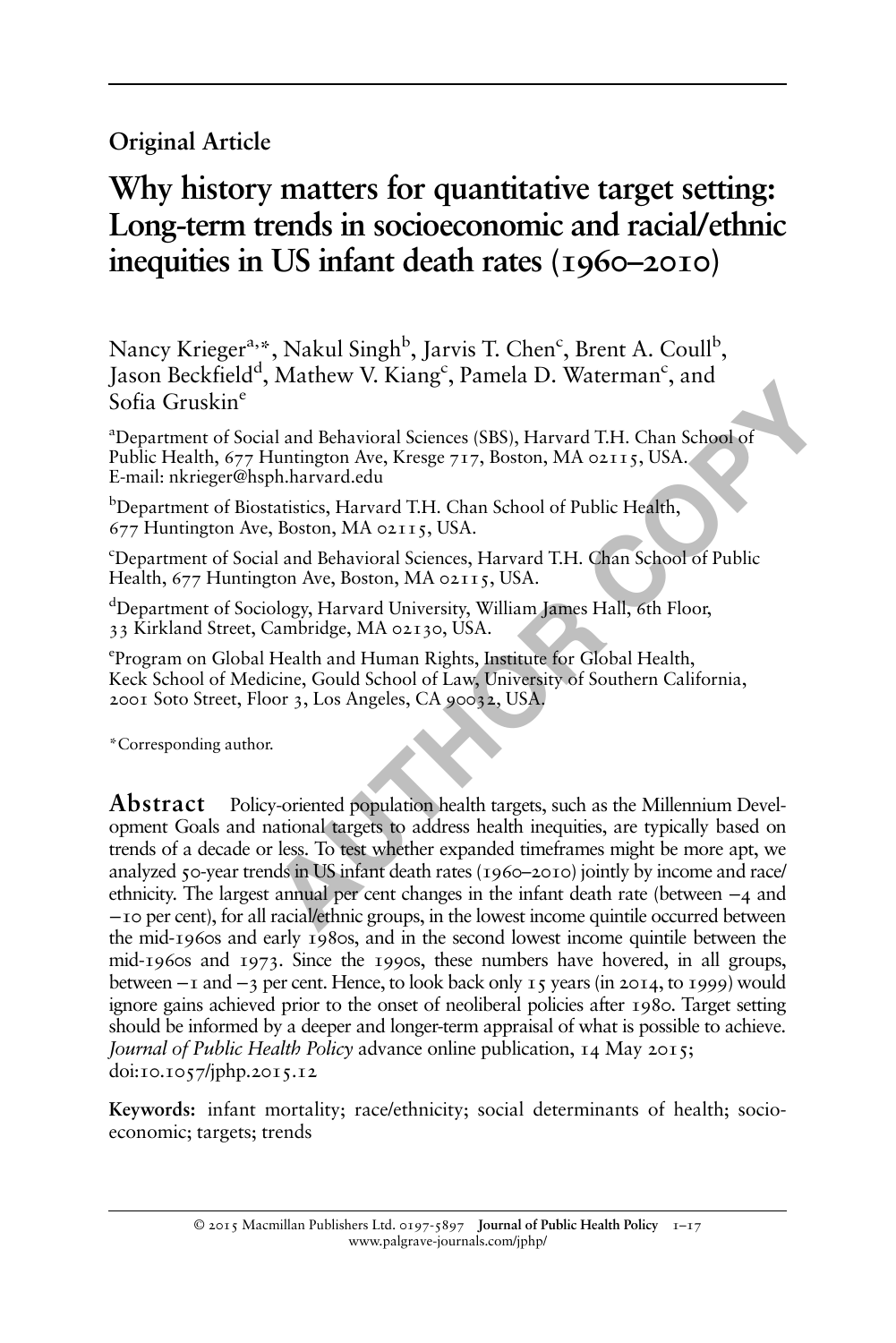To the extent that quantitative health data can contribute to guiding policy decisions for future targets, in conjunction with relevant qualitative, economic, and policy data, $1-6$  a long-term perspective may be desirable. Yet, quantitative targets are typically based only on recent trends–a decade or less, in the case of the Millennium Development Goals (MDGs).<sup>1</sup> The use of limited time frames may be in part because current data may seem most immediately relevant and they are also most readily available. Such reliance on short-term data may, however, be problematic: looking back only 10 years, say from 2014 back to 2004, would ignore gains achieved, in relation to both improving population health and reducing health inequities, prior to the post-1980 onset of neoliberal policies, whose prioritization of private wealth over public investment and benefits has been associated with set-backs to reductions in health inequities.<sup> $7-10$ </sup>

1 to both improving population health and reducing health<br>
prior to the post-1980 onset of neoliberal policies, whose<br>
ion of private wealth over public investment and benefits has<br>
aiated with set-backs to reducions in he Accordingly, to explore the salience of history to policy-relevant quantitative target setting $11,12$  for both on-average rates and health inequities, we present a novel analysis of long-term trends in US infant death rates (1960–2010), overall and jointly in relation to socioeconomic position and race/ethnicity. Infant mortality has long served as a key indicator of a population's well-being, $1-4,13$  and socioeconomic and racial/ethnic inequalities in this outcome  $4,13,14$  warrant being conceptualized as health inequities. We use the term health inequities to mean unfair and avoidable differences in health outcomes across social groups who would otherwise have similar rates except for the embodied health consequences of injustice.<sup>15–17</sup>

## Methods

#### Infant death data

We analyzed: (i) 1960–1967 US national mortality data from the National Center for Health Statistics  $(NCHS)$ ,<sup>18</sup> the earliest publicly available computerized US national mortality data (with death registration estimated to be >99 per cent complete), for which we manually located and identified the correct county code for each of the 3073 counties<sup>8</sup> (the primary legal division of most states, most of which are functioning governmental units<sup>19</sup>), and (ii) 1968-2010 data from the publicly available NCHS US compressed mortality file.<sup>20</sup> Together, these files encompass a longer span of time than the NCHS-linked birth cohort and period files, which go back only to 1983 and 1995, respectively.<sup>21</sup>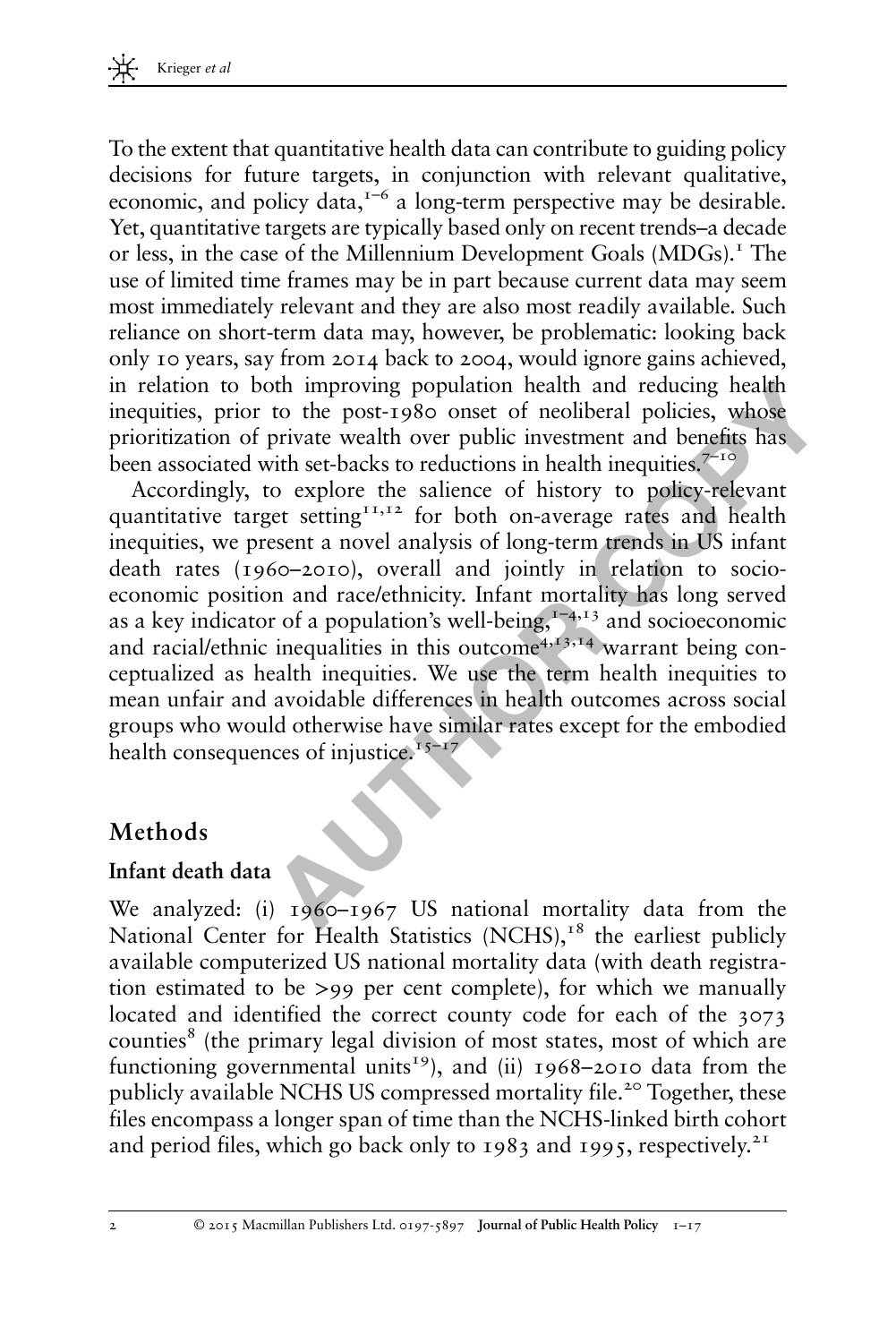Records thus comprised individual-level mortality records and census denominator data, stratified by age, gender, and race/ ethnicity, and aggregated to the county level. Using these data, we computed the infant death rate ( $\frac{1}{\text{deaths}}$  / $\frac{1}{\text{population}}$ )  $\langle$ age 1], in the same calendar year). This outcome is highly correlated with the infant mortality rate (deaths per liveborn infants).<sup>20</sup> Data limitations required that, for  $1960-1967$  only, we employ the NCHS algorithm for the infant death denominator which entails multiplying 'the population in the  $I-4$  age category by  $0.25$ <sup>20</sup>.

#### County income data

**Example 12**<br> **Example 12**<br> **Example 12**<br> **Example 12**<br> **Example 12**<br> **Example 12**<br> **Example 1206-2010 data in the mortality records,**<br> **Adjusted for inflation and regional cost of living.**<sup>8,3,22</sup> We used<br> **Proposition** To overcome the absence of socioeconomic data in the mortality records, we linked the mortality data to county median family income obtained from US census decennial 1960–2010 data (missingness<1 per cent), which we adjusted for inflation and regional cost of living.<sup>8,22</sup> We used linear interpolation between census years and then assigned counties to income quintiles, weighted by county population size because the range is high.8 For 1960–1988, the lack of county data for one US state with a small population (Alaska) required the state's data to be analyzed as a single county.<sup>8</sup>

#### Racial/ethnic classification

Reflecting changing US race relations and conceptualizations of race/ethnicity,  $8,17,21,23$  available racial/ethnic categories were well documented, $8,20,21$  for 1960–1967, 'white' and 'non-white'; 1968– 2010: 'white', 'black', and 'other'; and since 1999: 'non-Hispanic': 'white,' 'black,' 'American Indian and Alaska Native', 'Asian or Pacific Islander'; and 'Hispanic or Latino'.<sup>20,23</sup> For the 1960-1967 data, we followed standard practice by reclassifying 'non-white' persons as 'black'. <sup>24</sup> In 1960, 92 per cent of US 'non-white' persons were black, and the mortality rates of these two groups were almost identical.<sup>24</sup> This suggests that our approach is reasonable. One state (New Jersey) did not identify race/ethnicity in 1962 and 1963, precluding the use of these 2 years of data  $\langle \langle 3 \rangle$  per cent of the US population). $18$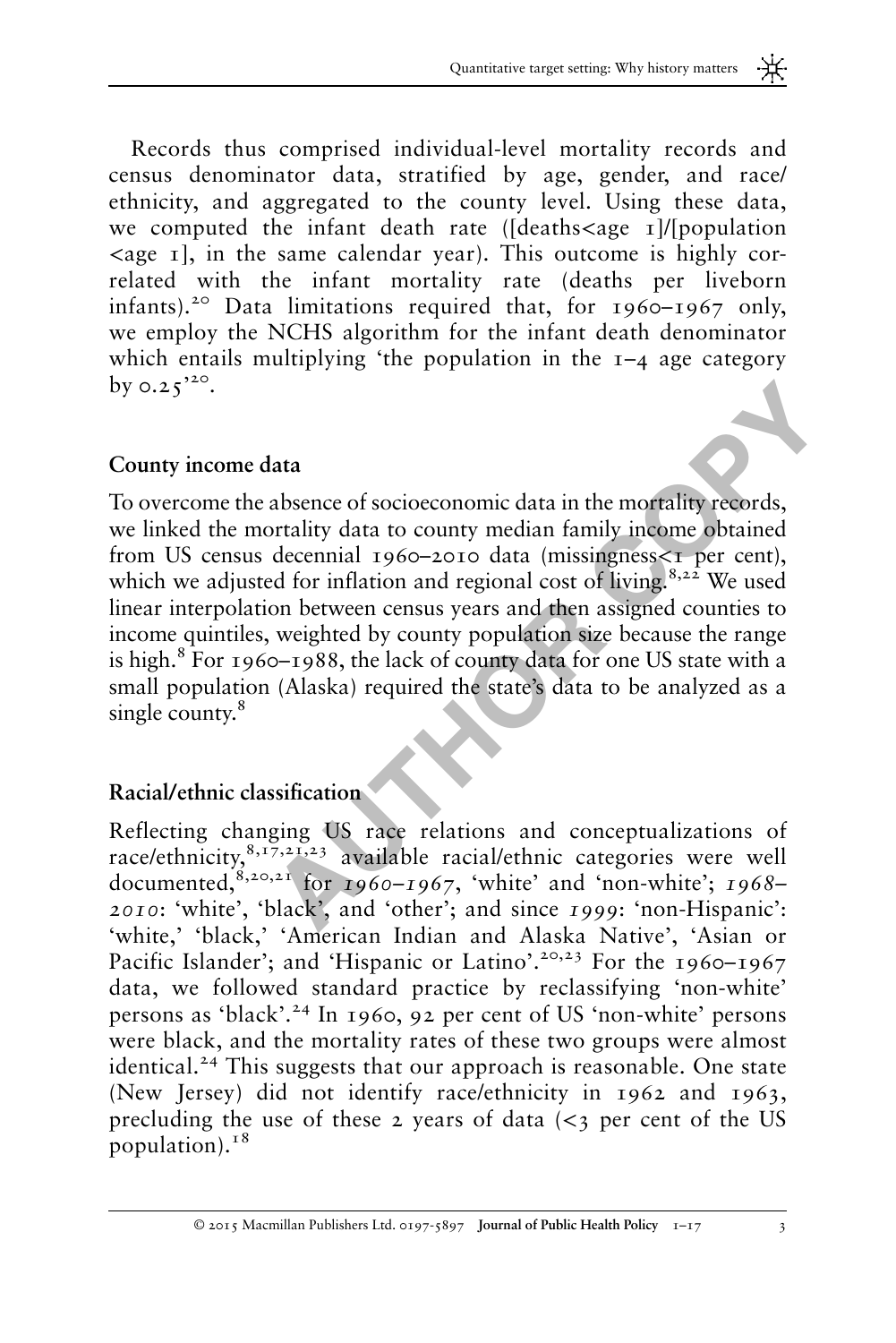#### Statistical analysis

We first computed and plotted 3-year moving averages of infant death rates by county income quintile, for the total population and within each racial/ethnic group. We then computed the corresponding cross-sectional rate differences and rate ratios, and their 95 per cent confidence intervals, for (i) income quintile, for the total population and within racial/ethnic groups, setting as referent the highest income quintile  $(Q_5)$ , and (ii) race/ ethnicity, within income quintiles, setting as referent, for 1960–2010, the white population, and for 1999–2010, the white non-Hispanic population.

yze time trends, we then employed *joinpoint* regression,<sup>8,253</sup>es<br>ing a Poisson model for the time series of annual infant death<br>cach income and racial/ethinic stratum. To account for hetero-<br>cy, each year's data is weigh To analyze time trends, we then employed *joinpoint* regression,  $8,25,26$ by specifying a Poisson model for the time series of annual infant death rates in each income and racial/ethnic stratum. To account for heteroscedasticity, each year's data is weighted by the inverse of the standard error of the rate for that year. To carry out these analyses, we used the National Cancer Institute's Joinpoint software,<sup>25,26</sup> which employs a grid search algorithm to identify statistically significant inflection points  $(P<0.05)$  in a series of data. The slope from the resulting regression function fit yields estimates of the annual percent change (APC) in rates. $25,26$ 

## Findings

Between 1960 and 2010, in the United States there were ~2.5 million infant deaths and  $189$  million person-years at risk for persons $\lt$ age 1 (Appendix [Table A1\)](#page-16-0). The only racial/ethnic groups for whom the percentage of infant deaths exceeded their per cent share of the population, in each and every income quintile, were the US black, American Indian, and Alaska Native populations. To illustrate, for 1960–2010, black infants comprised 15.4 per cent of all US infants and 27.8 per cent of all US infant deaths, and in the lowest income quintile, equaled 20.7 per cent of total infants and 35.4 per cent of infant deaths.

[Figure 1](#page-4-0) displays the 1960–2010 infant death rates  $(3$ -year moving average) by income quintile for the total US population, white population, black population, and populations of color, along with the rate difference and rate ratio, by income quintile, for each group. Also shown is the APC in infant death rates by income quintile. In the Appendix, Figure A<sub>I</sub> presents, within each income quintile, the rate difference and rate ratio by race/ethnicity. Analogous data are shown, respectively, in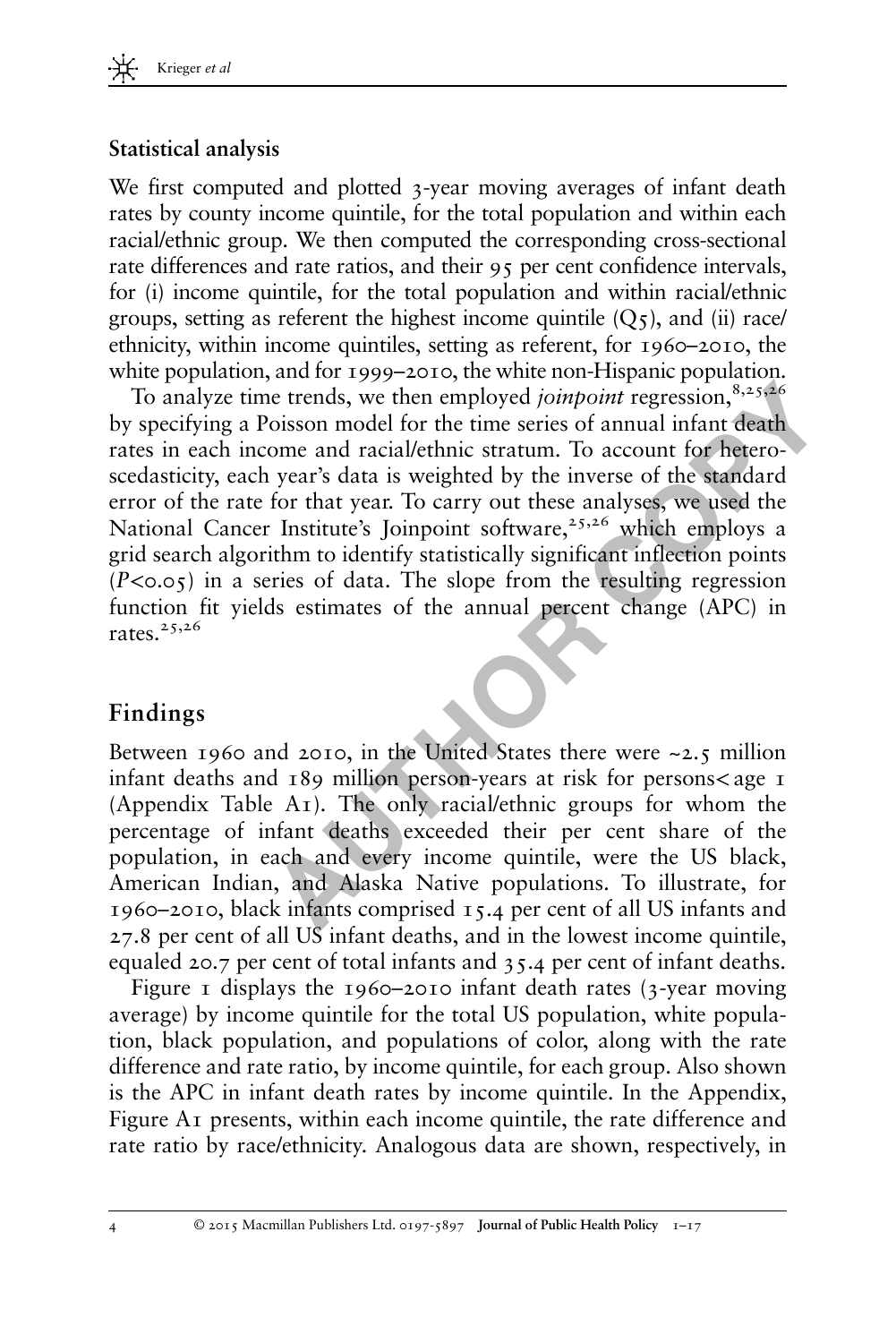<span id="page-4-0"></span>

Figure 1: US infant death rates (3-year moving average), and rate difference and rate ratio by income quintile, for the total, black, and white population, 1960–2010.

Appendix [Figures A2 and A3](#page-14-0) for 1999–2010, using the more refined racial/ethnic categories.

Four primary findings stand out. First, the largest beneficial changes, in both rates and health inequities for the total population, by income quintile, primarily occurred between the mid-1960s and 1980 (Figure 1 and Appendix [Figure A1\)](#page-14-0). Second, although rate differences by race/ ethnicity within all income quintiles shrank over time, the largest declines occurred in the two lowest income quintiles between 1960 and the early 1970s. Third, the largest APCs in the infant death rate (between −4 and −10 per cent) occurred, for all racial/ethnic groups, in the two lowest income quintiles between the mid-1960s and early 1980s; since the 1990s, they have hovered between  $-1$  and  $-3$  per cent, considered across all income quintiles (Figure 1). Fourth, analyses using the more refined racial/ethnic groups, available for 1999–2010, revealed smaller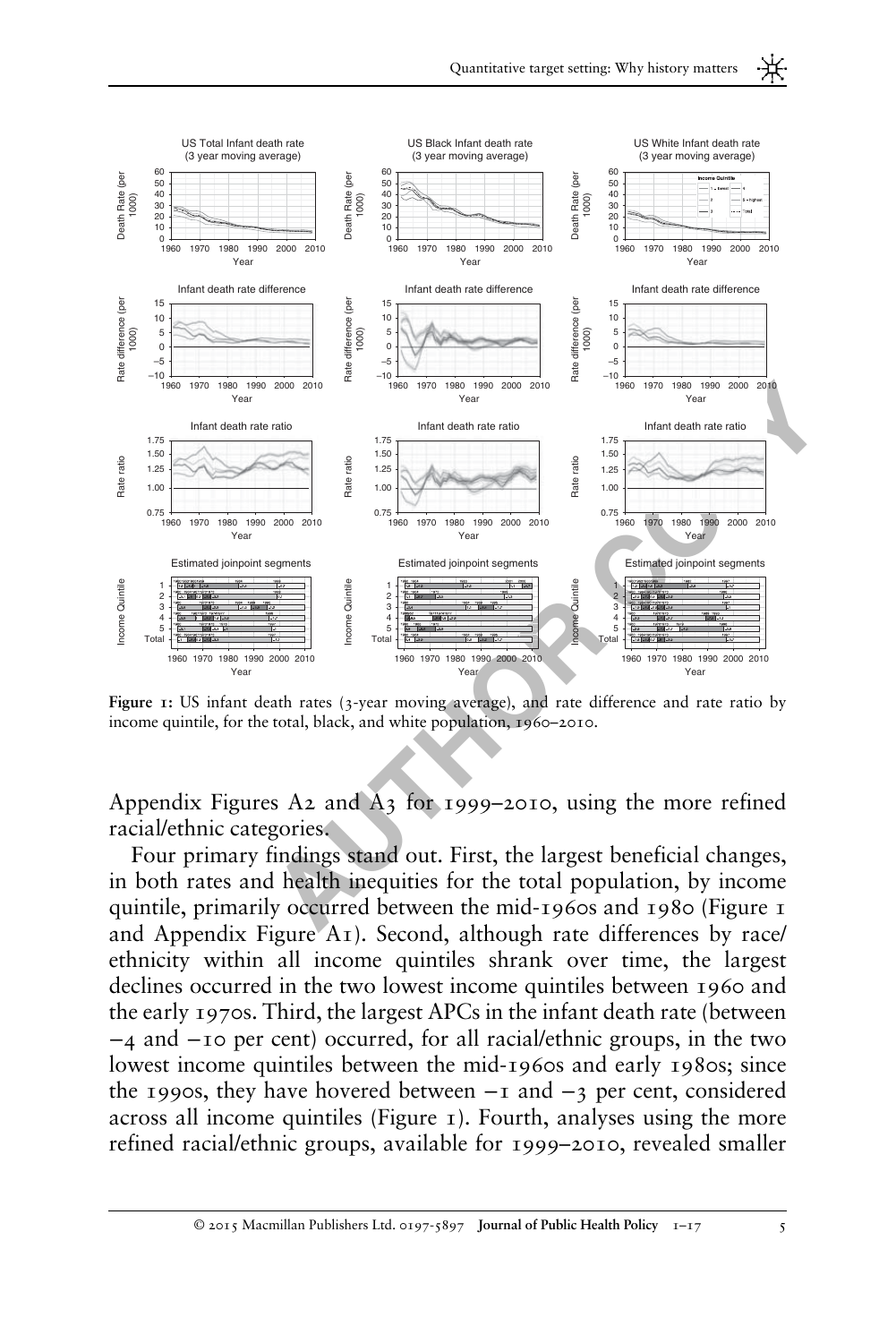absolute and relative inequities and smaller changes in their magnitudes as compared with the longer-term analyses [\(Table 1;](#page-6-0) Appendix [Figures](#page-14-0)  $A_2$  and  $A_3$ ).

Exemplifying these trends, among the US total and white population, infant death rates in the lower 4 income quintiles, which in 1960 ranged between 25 to 30/1000, dropped, by the mid-1980s, to  $\sim$ 9.5 to 11/1000, leading to convergence of their excess absolute and relative risks of infant death compared with the highest income quintile. Thereafter, their rates diverged, leading to re-emergence of differential risk by county income quintile ([Figure 1](#page-4-0)). Among the US black population and populations of color, by contrast, socioeconomic gradients among the three lower compared with highest income quintiles that were evident in 1960 (when rates ranged between  $\sim$ 46 and 51/1000) more quickly converged by the early 1970s, after which they diverged, then reconverged in the early 1980s, and diverged again in the mid-2000s.  $(Figure I).$ 

The magnitude of the absolute gap in the infant death rate between the lowest and highest income quintile, in the total population and each racial/ethnic group, shrank by  $\sim$ 5/1000 (over 25 per cent of the total infant death rate), comparing 1970–1972 versus 1980–1982, whereas the size of the absolute gap remained unchanged comparing 1999–2001 versus 2008–2010 (Table 1).

unntile (trigure 1). Among the US black population and<br>ns of color, by contrast, socioecomonic gradients among the<br>r compared with highest income quintiles that were evident in<br>len rates ranged between ~46 and 51/1000) mor Moreover, although the significantly elevated rate ratios comparing the lowest to highest income quintile increased between 1960 and 2010 for the total and white population (respectively, from 1.3 to 1.5 and from 1.2 to 1.4), they declined among the black population between 1960 and 1990 (from 1.2 to 2.0), and then rose again to 1.2 in 2010 (Table 1). None of the reductions in rates and inequities, using the more refined racial/ ethnic categories available for 1999–2010, were as large as those observed between the mid-1960s and 1980 (Table 1; Appendix Figures A2 and A3).

Finally, the U.S. Department of Health and Human Services Healthy *People* 2020 target of six infant deaths per 1000 livebirths<sup>3</sup> already was met (in relation to our results for the infant death rate), a decade in advance, by the US white non-Hispanic population in the top income quintiles and also overall and by Hispanics and Asian and Pacific Islanders in all income quintiles and overall [\(Table 1](#page-6-0); Appendix [Figure A2](#page-14-0)). The *Healthy People* 2020 target was not met by black non-Hispanics or American Indian and Alaska Natives in any income quintile [\(Table 1;](#page-6-0) Appendix [Figure A2\)](#page-14-0).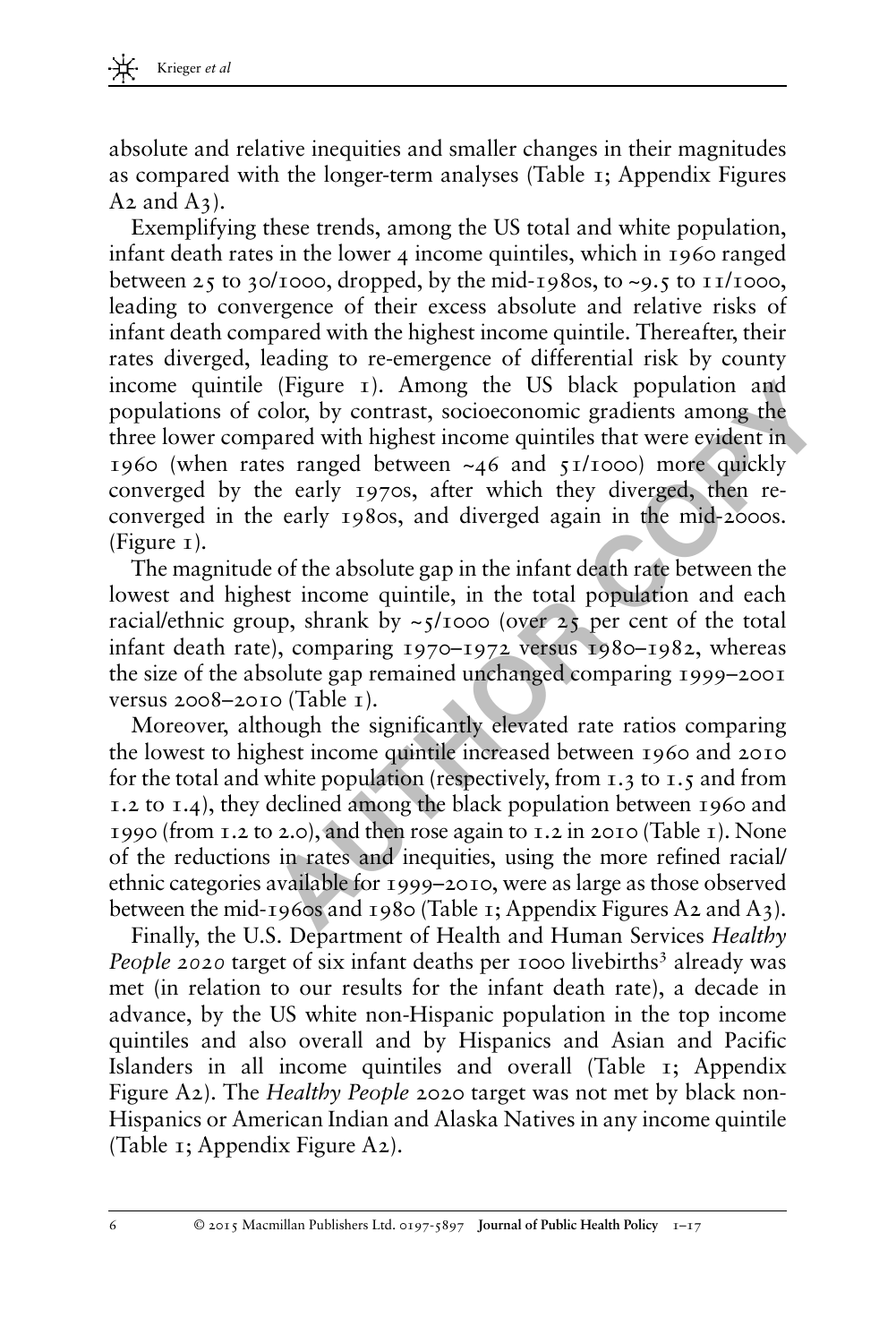<span id="page-6-0"></span>Table 1: US infant death rate: rate difference (RD) and rate ratio (RR), with 95per cent confidence interval (CI), for infant deaths per <sup>1000</sup> persons  $\langle$  age 1, comparing lowest county income quintile (Q1) to highest county income quintile (Q5, referent rate), by race/ethnicity and time period: (a) 1960–<sup>2010</sup> (total, black, white) and (b) <sup>1999</sup>–<sup>2010</sup> (more refined racial/ethnic groups).

| Race/ethnicity                     | Rate comparisons                          | Time period          |           |                       |                                                                                                                              |                                       |           |  |  |  |  |
|------------------------------------|-------------------------------------------|----------------------|-----------|-----------------------|------------------------------------------------------------------------------------------------------------------------------|---------------------------------------|-----------|--|--|--|--|
|                                    | a) 1960-2010                              | 1960-1962            | 1970-1972 | 1980-1982             | 1990-1992                                                                                                                    | 2000-2002                             | 2008-2010 |  |  |  |  |
| Total population                   | Rate difference $(95\% \text{ CI})$ :     |                      |           |                       | 6.99 (6.72, 7.27) 8.74 (8.47, 9.02) 3.09 (2.87, 3.30) 3.06 (2.89, 3.23) 2.77 (2.62, 2.91) 2.59 (2.45, 2.74)                  |                                       |           |  |  |  |  |
|                                    | $QI$ vs $Q5$                              |                      |           |                       |                                                                                                                              |                                       |           |  |  |  |  |
|                                    | Rate ratio ( $95\%$ CI):                  |                      |           |                       | 1,33 (1,31, 1,34) 1,59 (1,57, 1,61) 1,28 (1,26, 1,30) 1,43 (1,40, 1,45) 1,52 (1,48, 1,55) 1,51 (1,47, 1,54)                  |                                       |           |  |  |  |  |
|                                    | $QI$ vs $Q_5$                             |                      |           |                       |                                                                                                                              |                                       |           |  |  |  |  |
| Black                              | Referent rate $(Q_5)$                     | 21.5                 | 14.8      | <b>II.O</b>           | 7.2                                                                                                                          | 5.4                                   | 5.1       |  |  |  |  |
|                                    | Rate difference $(95\% \text{ CI})$ :     |                      |           |                       | 8.67 (7.75, 9.60) 6.79 (5.68, 7.90) 1.72 (0.91, 2.54) 0.36 (-0.29, 1.00) 1.89 (1.36, 2.42) 2.20 (1.73, 2.67)                 |                                       |           |  |  |  |  |
|                                    | $QI$ vs $Q5$<br>Rate ratio ( $95\%$ CI):  |                      |           |                       | 1.22 $(T, I9, I.25)$ 1.22 $(T, I8, I.27)$ 1.08 $(T, 04, I.12)$ 1.02 $(0.98, I.06)$ 1.16 $(T, I1, I.22)$ 1.22 $(T, I7, I.27)$ |                                       |           |  |  |  |  |
|                                    | $QI$ vs $Q5$                              |                      |           |                       |                                                                                                                              |                                       |           |  |  |  |  |
|                                    | Referent rate: $(O_5)$                    | 39.2                 | 30.4      | 21.5                  | I7.2                                                                                                                         | II.5                                  | IO.I      |  |  |  |  |
| White                              | Rate difference (95% CI):                 |                      |           |                       | $(3.53(3.25), 3.81)$ 6.52 (6.24, 6.80) 1.66 (1.43, 1.88) 2.22 (2.05, 2.39)                                                   | $2.07(1.92, 2.23)$ $1.94(1.78, 2.09)$ |           |  |  |  |  |
|                                    | $QI$ vs $Q5$                              |                      |           |                       |                                                                                                                              |                                       |           |  |  |  |  |
|                                    | Rate ratio (95% CI):                      |                      |           |                       | 1.19 (1.47, 1.20) -1.48 (1.45, 1.50) 1.17 (1.14, 1.19) 1.36 (1.33, 1.39) 1.44 (1.40, 1.48) 1.43 (1.39, 1.47)                 |                                       |           |  |  |  |  |
|                                    | $QI$ vs $Q5$                              |                      |           |                       |                                                                                                                              |                                       |           |  |  |  |  |
|                                    | Referent rate $(Q_5)$                     | 19.0                 | 13.6      | 10.0                  | 6.2                                                                                                                          | 4.7                                   | 4.5       |  |  |  |  |
|                                    |                                           |                      |           |                       |                                                                                                                              |                                       |           |  |  |  |  |
|                                    | b) 1999-2010                              |                      | 1999-2001 |                       | 2004-2006                                                                                                                    | 2008-2010                             |           |  |  |  |  |
| American Indian +<br>Alaska Native | Rate difference (95% CI):<br>$QI$ vs $Q5$ | $1.06 (-0.89, 3.01)$ |           | $-0.75 (-2.91, 1.41)$ |                                                                                                                              | 2.70(0.92, 4.48)                      |           |  |  |  |  |
|                                    | Rate ratio ( $95\%$ CI):<br>$QI$ vs $Q5$  | I.I4(0.89, I.48)     |           | $0.92$ (0.73, 1.17)   |                                                                                                                              | $1.42$ (1.09, 1.89)                   |           |  |  |  |  |
|                                    | Referent rate: $(Q_5)$                    |                      | 7.8       |                       | 9.6                                                                                                                          |                                       | 6.4       |  |  |  |  |
| Asian and Pacific                  | Rate difference (95% CI):                 | $0.35 (-0.38, 1.08)$ |           | $0.84$ (0.14, 1.53)   |                                                                                                                              | 0.75(0.06, 1.43)                      |           |  |  |  |  |
| Islander                           | $QI$ vs $Q5$                              |                      |           |                       |                                                                                                                              |                                       |           |  |  |  |  |
|                                    | Rate ratio ( $95\%$ CI):                  | 1.09(0.91, 1.29)     |           | $1.22$ $(1.04, 1.43)$ |                                                                                                                              | I.20 (I.02, I.40)                     |           |  |  |  |  |
|                                    | $QI$ vs $Q5$                              |                      |           |                       |                                                                                                                              |                                       |           |  |  |  |  |
|                                    | Referent rate: $(Q_5)$                    |                      | 4.0       |                       | 3.8                                                                                                                          | 3.8                                   |           |  |  |  |  |

 $\mathbb{Z}^2$ 

IЖ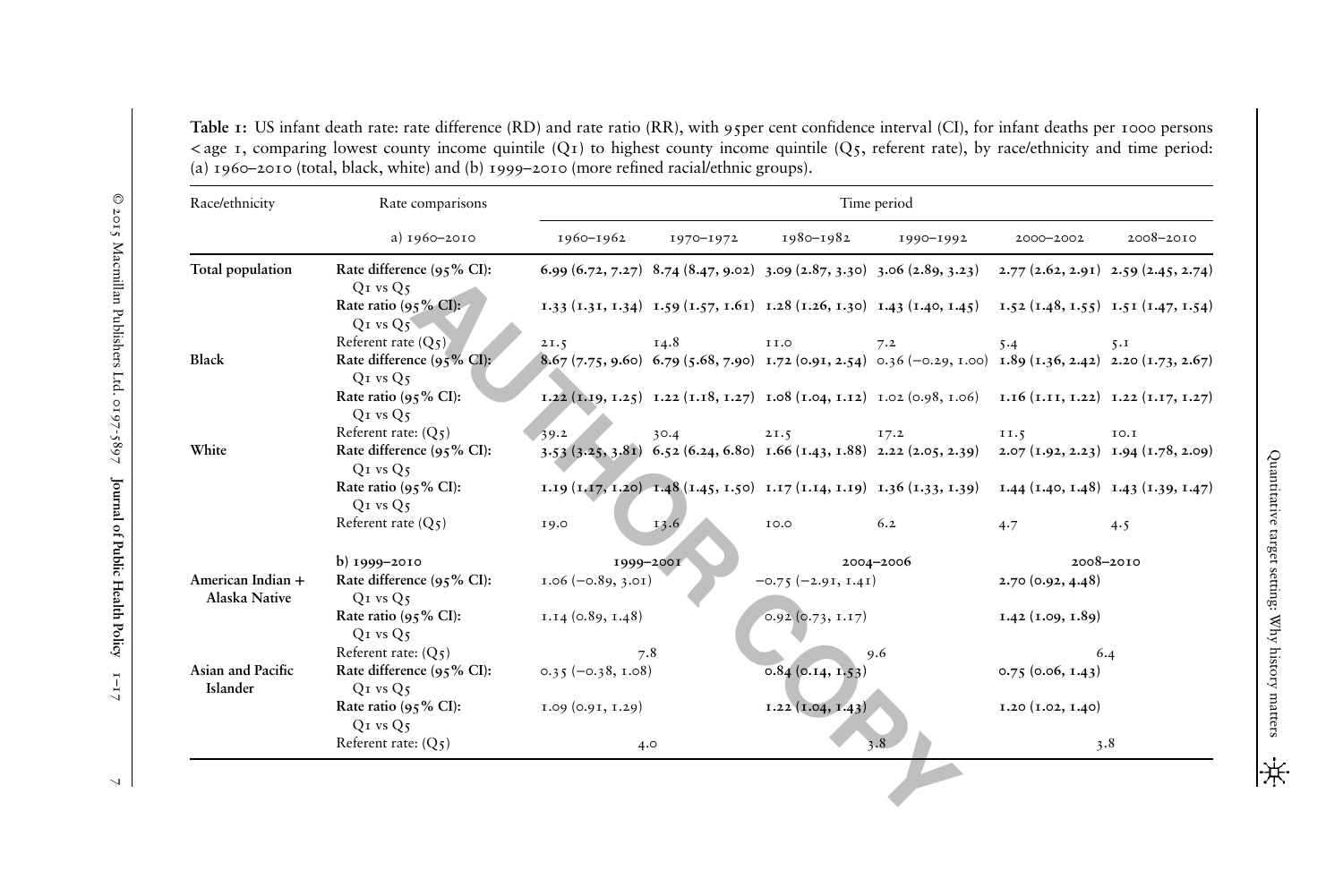|  | Table 1: Continued |
|--|--------------------|
|  |                    |

| Race/ethnicity     | Rate comparisons                                                    | Time period          |           |                     |           |                     |           |  |  |  |  |
|--------------------|---------------------------------------------------------------------|----------------------|-----------|---------------------|-----------|---------------------|-----------|--|--|--|--|
|                    | a) 1960-2010                                                        | 1960-1962            | 1970-1972 | 1980-1982           | 1990-1992 | 2000-2002           | 2008-2010 |  |  |  |  |
| Black non-Hispanic | Rate difference $(95\% \text{ CI})$ :<br>$QI$ vs $Q5$               | 1.48(0.90, 2.06)     |           | 2.80(2.23, 3.37)    |           | 1.99(1.47, 2.51)    |           |  |  |  |  |
|                    | Rate ratio (95% CI): $Q_I$ vs $Q_5$                                 | I.I2 (I.07, I.I7)    |           | I.23 (I.18, I.29)   |           | I.I8 (I.I3, I.24)   |           |  |  |  |  |
|                    | Referent rate: $(O_5)$                                              | 12.8                 |           | I2.I                |           | 11.0                |           |  |  |  |  |
| Hispanic           | Rate difference (95% CI): $Q_I$<br>vs. Q5                           | $0.2I (-0.09, 0.5I)$ |           | $0.38$ (0.10, 0.65) |           | $0.44$ (0.17, 0.71) |           |  |  |  |  |
|                    | Rate ratio (95% CI): Q1 vs Q5                                       | 1.04(0.98, 1.10)     |           | 1.07(1.02, 1.13)    |           | 1.09(1.03, 1.15)    |           |  |  |  |  |
|                    | Referent rate: $(O_5)$                                              | $5 - 3$              |           | 5.2                 |           | 5.0                 |           |  |  |  |  |
| White non-Hispanic | Rate difference (95% CI): Q1 vs 2.49 (2.31, 2.68)<br>Q <sub>5</sub> |                      |           | 2.60(2.42, 2.79)    |           | 2.50(2.31, 2.68)    |           |  |  |  |  |
|                    | Rate ratio (95% CI): Q1 vs $Q_5$                                    | $1.55$ (1.50, 1.60)  |           | 1.58(1.53, 1.63)    |           | $1.60$ (1.54, 1.66) |           |  |  |  |  |
|                    | Referent rate: $(O_5)$                                              | 4.5                  |           | 4.5                 |           | 4.2                 |           |  |  |  |  |

 **AUTHOR COPY**

Bold font: Parameter estimates for which the 95per cent CI exclude 0 (for Rate Difference) or 1 (for Rate Ratio).

 $\infty$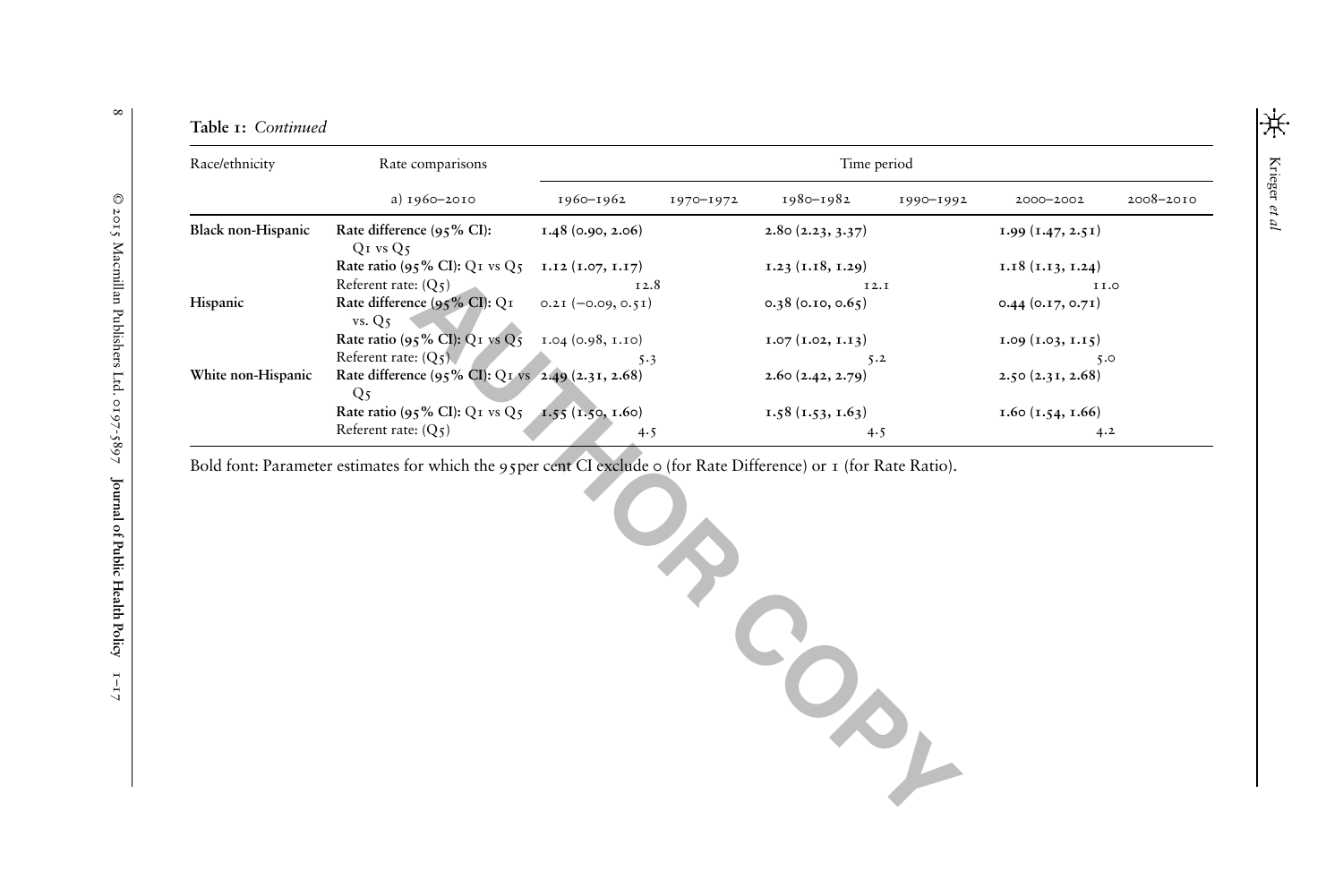#### Interpretation

The case example here, long-term 50-year trends, spanning from 1960 to 2010, in US infant death rates and their economic and racial/ethnic inequities, reveals that today's comparative stagnation in, or worsening of, infant death rates and their socioeconomic and racial/ethnic inequities contrasts sharply with prior patterns, particularly before 1980. In this earlier period, pronounced beneficial change occurred, especially for infants in the lower income quintiles. A key implication is that the population health data that contribute to setting quantitative targets should extend beyond the recent past, especially when there are good grounds to believe that temporal dynamics reflect not only changing technology but also political priorities, whose implications for health cut across both the lifespan and generations. $5<sup>-14</sup>$ 

n health data that contribute to setting quantitative targets<br>
tend beyond the recent past, especially when there are good<br>
co believe that temporal dynamics reflect not only changing<br>
y but also political priorities, who Well-known potential biases are unlikely to compromise our findings. Death registration was 99 per cent complete by  $1960$ ,  $18$  and the US census undercount (disproportionately affecting poor persons and/or persons of color) has also declined substantially over time, $27$  thereby shrinking any inflation of recent estimates of social inequalities in mortality. Moreover, data indicate that racial/ethnic misclassification of 'black' and 'white' in the mortality data is  $\leq$ I per cent,<sup>31</sup> and that the higher levels of misclassification for other racial/ethnic groups,<sup>28</sup> especially American Indians and Alaska Natives,<sup>29</sup> primarily results in underestimation, not inflation, of the magnitude of racial/ethnic inequities.<sup>28,29</sup> Furthermore, cross-sectional analysis of county income quintile data and infant death data is unlikely to be affected by issues of lag time and migration, because even if the mother/parents migrated prior to the infant's death, conditions at the time of death remain highly salient, as reflected by higher racial/ ethnic and socioeconomic inequities for post-neonatal ( $\geq 28$  days) compared with neonatal  $\left( < 28 \text{ days} \right)$  mortality.<sup>2,4,13,24</sup>

Assuming our results are valid, the reported findings raise important questions regarding particular changes in political, legal, and social conditions and in health systems that over time likely contributed to the observed results.8,14,24 Ascertaining both how and the extent to which these diverse phenomena have shaped US trends in infant mortality rates and inequities in these rates will require not only rich multi-level and longitudinal data on the etiologic drivers implicated by prior research,4,8,13,14,17 but also quantitative and qualitative research attuned to investigating the impacts of actual interventions – in context.<sup>11,12,30</sup>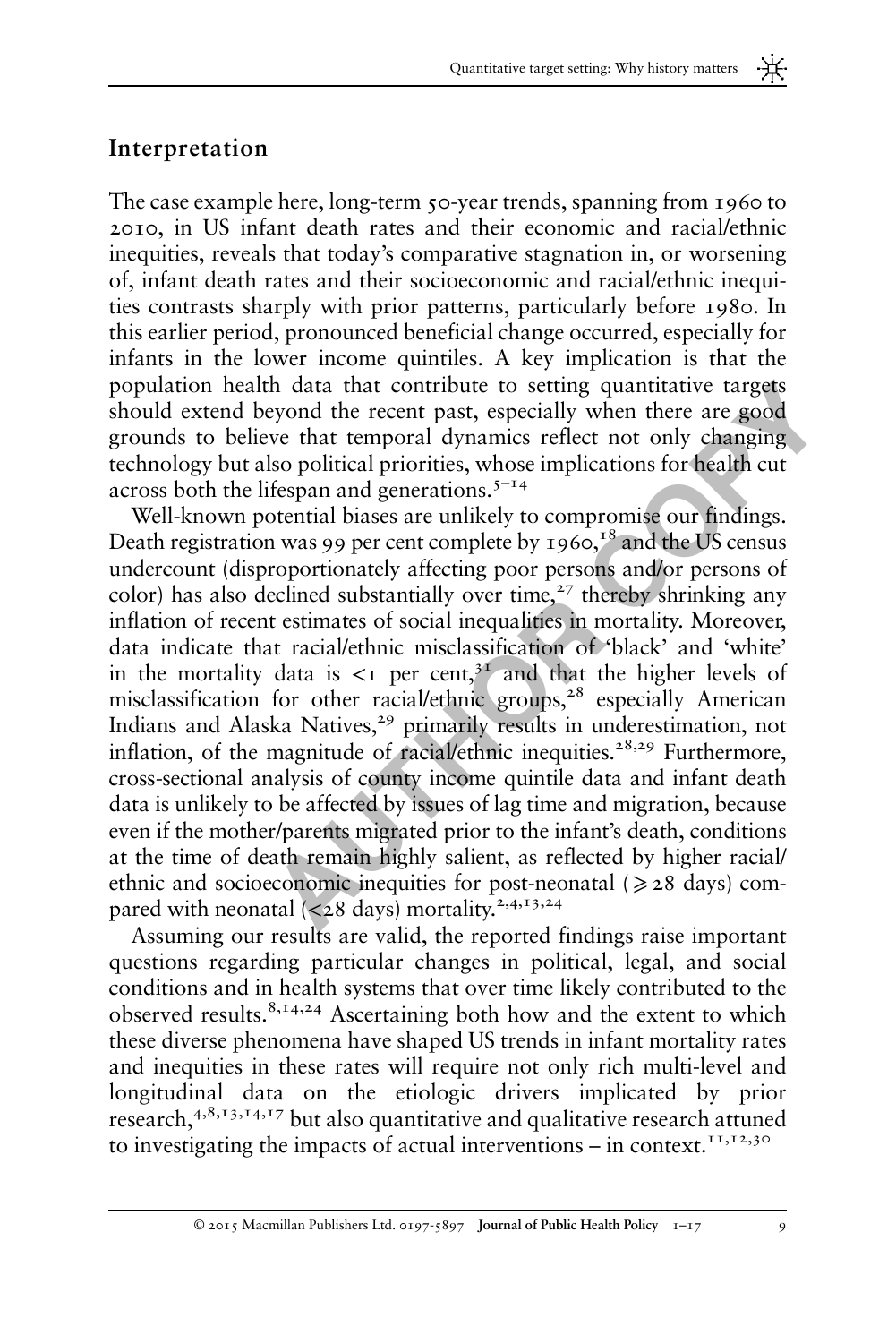Our results raise provocative questions about reliance on short-term data to set quantitative targets, whether for on-average rates or for health inequities. As an example, the original MDG targets for 2015, including those for infant mortality, were announced in 2000 and set in relation to 1990 baseline data, with calls for disaggregation of data framed solely in relation to 'sex' and 'urban/rural' location. Only in the 2012 documentation is there reference to disaggregation by socioeconomic level and race/ethnicity.<sup>1</sup> The kinds of data that will contribute to target setting in the post-2015 era remain under active discussion.<sup>1,2</sup> The Report of the Secretary's Advisory Committee on Infant Mortality, in turn, relied on the average trend for 2007–2010 (4 years; −3.1 per cent decline) to formulate its proposed target of reducing the US infant mortality rate to 5.0 deaths/1000 livebirths by 2015 and to 4.5 by 2020 (that is, lower than the Healthy People 2020 target of six)<sup>4</sup>, p. 18. Setting of additional targets for reducing the excess rates among African American and American Indian/Alaska Native compared with white infants is a task recommended for a future panel, with no mention of socioeconomic inequities<sup>4</sup>, p. 43.

the becretarys Advisory Committee on Infant Mortality, in<br>
don the average trend for 2007–2010 (4 years; -3.1 per cent<br>
o formulate its proposed target of reducing the US infant<br>
rate to 5.0 deaths/1000 livebirths by 2015 The past 15 years, or past decade, or even past few years, as spans of time, are human inventions. They are based on a solar calendar and have no intrinsic social or biological meaning, even though they may feel like and function as a political eternity. Their relevance to population health and health targets is instead historically contingent, depending on societal conditions – and also the biological processes involved. $3<sup>1,32</sup>$  Although experiences of a decade or two may shape expectations, understanding possibilities for change requires a far deeper grasp of causal processes – both social and biological – that contribute to shaping long-term trends for not only on-average health but also health inequities.<sup> $7-13,17,31,32$ </sup> Consider the example a fastacting new vaccine or new policy mandating vaccination<sup>33</sup> that may dramatically shift on-average rates of the infectious disease at issue, and thus appear to render the need for knowledge of past (that is, pre-vaccine) trends moot. However, as suggested by the case of compulsory childhood vaccination in the United States and in other countries,33,34 long-term data on trends in inequities in the disease distribution nevertheless remain salient for guiding contemporary interventions. They demonstrate which social groups have faced enduring obstacles to achieving rates of the outcome on par with the most privileged groups. The goal, after all, must be to do more than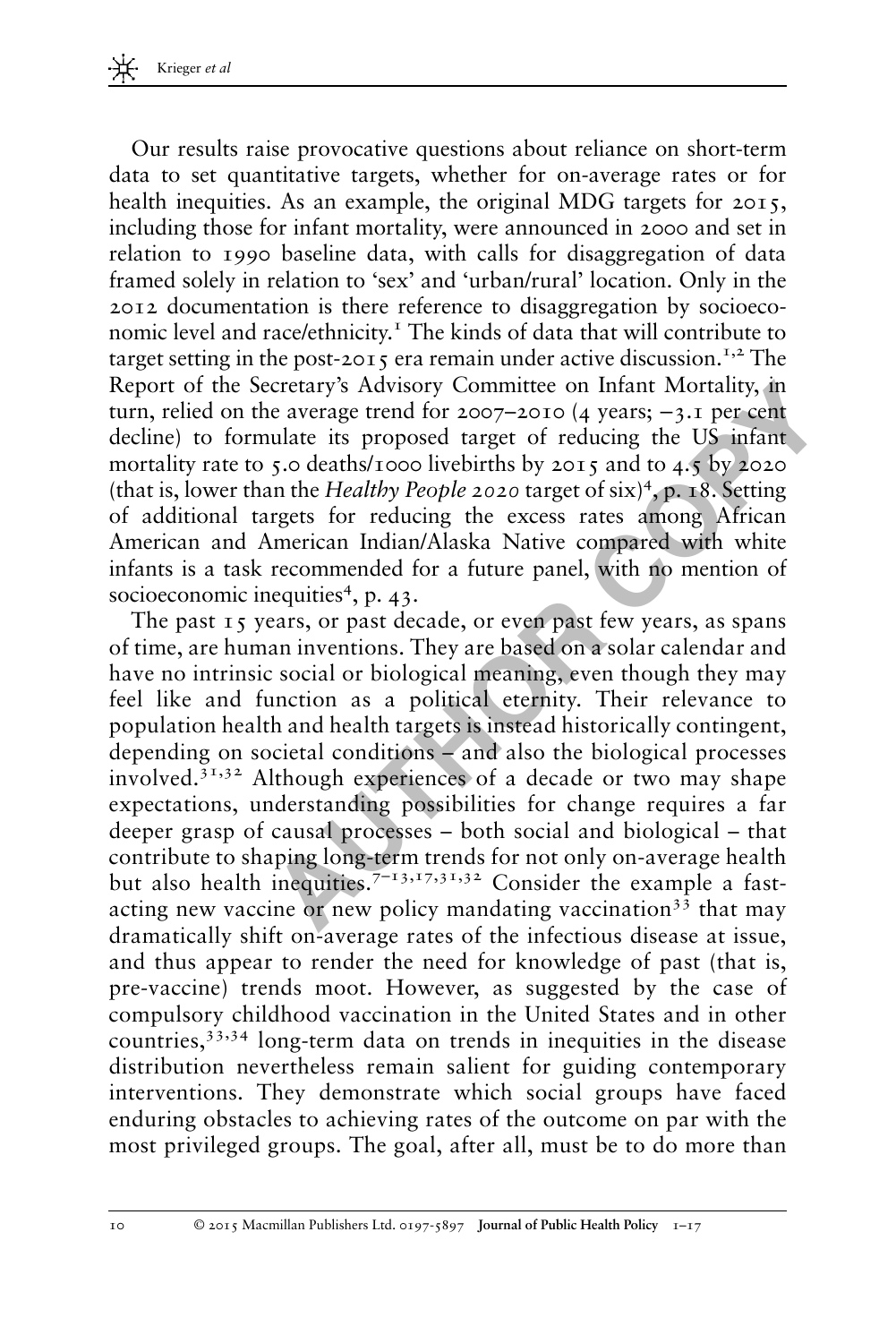align with trends already under way (including improvements in technology) that would happen even without any concerted public health action.<sup>5</sup>

population health data – in which health records (and<br>minimators) can be used to monitor trends in both on-average<br>d health inequities – warrant support.<sup>3,1,35-37</sup> Support like-<br>eeded for efforts to obtain the pertinent l Although reliance on recent population health data may appear both pragmatic and cutting-edge, as our findings reveal, it can potentially – depending on historical circumstances –undercut the progressive objective of target setting. Data on long-term trends in on-average health and health inequities are thus a necessity, not a luxury. We suggest that initiatives to improve the availability of accurate and publicly accessible historical population health data – in which health records (and their denominators) can be used to monitor trends in both on-average health and health inequities – warrant support.<sup>31,35–37</sup> Support likewise is needed for efforts to obtain the pertinent long-term social, economic, legal, and policy data relevant to shaping the public's health,<sup>6,11,12,30,31,35</sup> and to improve statistical methods for analysis of large complex spatiotemporal data sets. $8,31,35-37$  The goal should be to formulate quantitative targets, informed by principles that give priority to advancing both overall health and health equity<sup>38</sup>, that will push beyond recent trends.<sup>5</sup>

In summary, adequate planning for the people's health requires reckoning with history. A focus only on the recent past will reflect only the scope of possibilities under current societal arrangements, as experienced by the relevant birth cohorts and the respective cumulative exposures that they have embodied.<sup>8,31</sup> Expanding the timeframe allows for new insights that expand understanding of what can be achieved.

# About the Authors

Nancy Krieger, PhD, is Professor of Social Epidemiology in the Department of Social and Behavioral Sciences at the Harvard T.H. Chan School of Public Health.

Nakul Singh, MS, received his masters in biostatistics from the Harvard T.H. Chan School of Public Health.

Jarvis T. Chen, DSc, is a Research Scientist in the Department of Social and Behavioral Sciences at the Harvard T.H. Chan School of Public Health.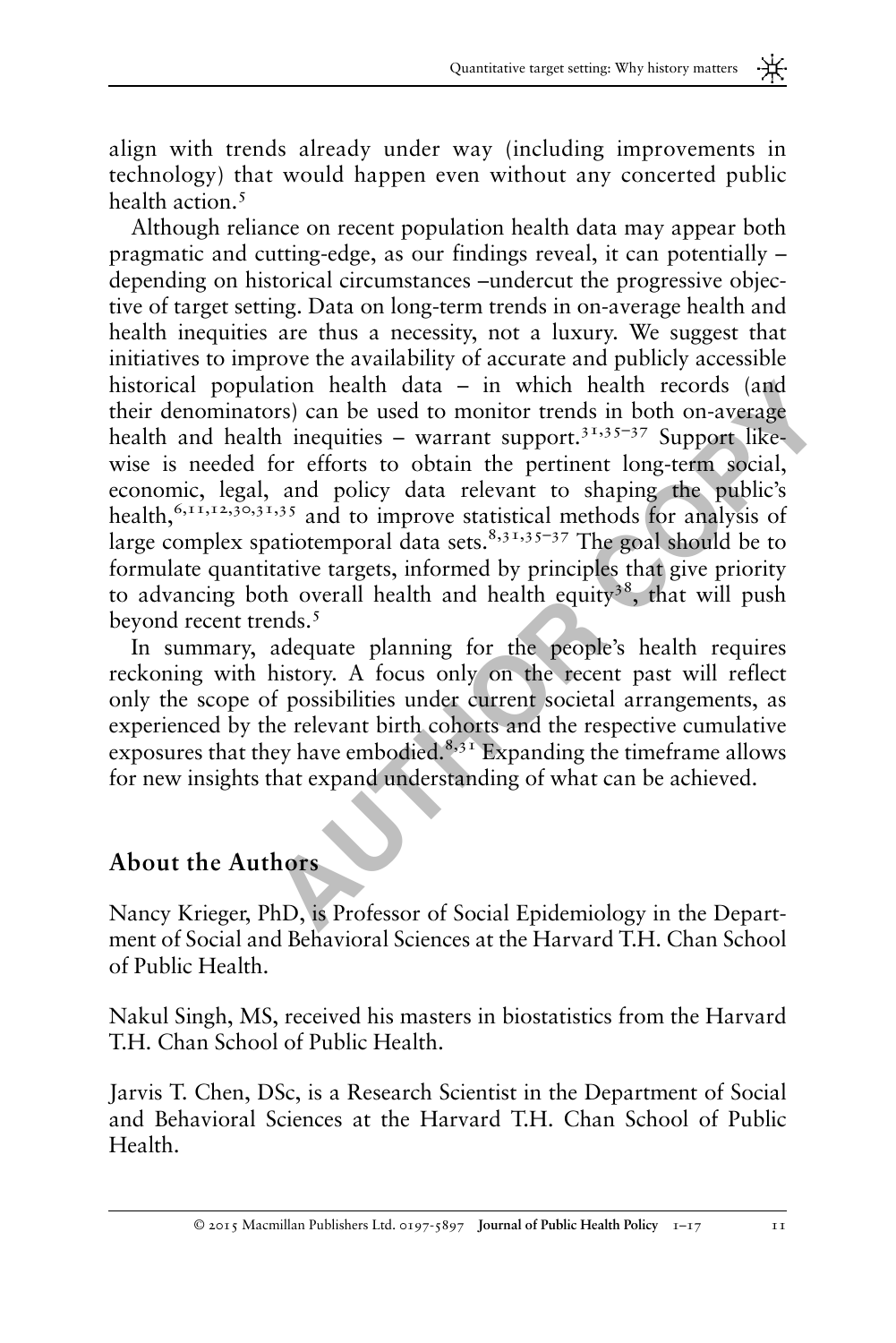Brent A. Coull, PhD, is Professor in the Departments of Biostatistics and Environmental Health at the Harvard T.H. Chan School of Public Health.

Jason Beckfield, PhD, is Professor of Sociology and Director of Graduate Studies at Harvard University.

Mathew V. Kiang, MPH, is a third-year doctoral student at the Harvard T.H. Chan School of Public Health studying social epidemiology.

Pamela D. Waterman, MPH, is Project Director in the Department of Social and Behavioral Sciences at the Harvard T.H. Chan School of Public Health.

**Waterman, NHTT, IS Troject Direct Direct Direct Direct Direct Direct Direct Direct Direct Direct Direct Direct Direct Direct Direct Direct Direct Direct Direct Direct Direct Direct Direct Direct Direct Direct Direct Direc** Sofia Gruskin, JD, MIA, directs the Program on Global Health & Human Rights, Institute for Global Health, and is Professor at the Keck School of Medicine and the Gould School of Law, University of Southern California.

## References

- 1. United Nations. (2014) We can end poverty: Millennium Development Goals and Beyond 2015, <http://www.un.org/millenniumgoals/beyond2015.shtml>, accessed 18 December 2014.
- 2. Bhutta, Z.A. et al (2010) Countdown to 2015 decade report (2000–10): Taking stock of maternal, newborn, and child survival. *Lancet* 375(9730): 2032-2044.
- 3. US Department of Health and Human Services. (2014) Healthy People 2020 leading health indicators: progress update, https://www.healthypeople.gov/2020/leading-health-indicators/ [Healthy-People-2020-Leading-Health-Indicators%3A-Progress-Update,](https://www.healthypeople.gov/2020/leading-health-indicators/Healthy-People-2020-Leading-Health-Indicators%3A-Progress-Update) accessed 18 December 2014.
- 4. Report of the Secretary's Advisory Committee on Infant Mortality. (2013) Recommendation for Department of Health and Human Services (HHS) Action and a Framework for National Strategy, [http://www.hrsa.gov/advisorycommittees/mchbadvisory/InfantMortality/Correspon](http://www.hrsa.gov/advisorycommittees/mchbadvisory/InfantMortality/Correspondence/recommendationsjan2013.pdf)[dence/recommendationsjan2013.pdf](http://www.hrsa.gov/advisorycommittees/mchbadvisory/InfantMortality/Correspondence/recommendationsjan2013.pdf), accessed 18 December 2014.
- 5. Ingledew, D. (1989) Target setting for health of populations: Some observations. Health Promotion 4(4): 357-369.
- 6. Pang, T., Sadana, R., Hanney, S., Bhutta, Z.A., Hyder, A.A.V and Simon, J. (2003) Knowledge for better health – a conceptual framework and foundation for health research systems. Bull World Health Organisation 81(11): 815–820.
- 7. Birn, A.-E., Pillay, Y. and Holtz, T.H. (2009) Textbook of International Health: Global Health in a Dynamic World, 3rd edn. New York: Oxford University Press.
- 8. Krieger, N., Rehkopf, D.H., Chen, J.T., Waterman, P.D., Marcelli, E. and Kennedy, M. (2008) The fall and rise of inequities in US premature mortality: 1960–2002. PLoS Medicine  $5(2)$ : e46, doi[:10.1371/journal.pmed.0050046](http://dx.doi.org/10.1371/journal.pmed.0050046).
- 9. Piketty, T. (2014) Capital in the Twenty-First Century. Translated by A. Goldhammer. Cambridge, MA: Harvard University Press.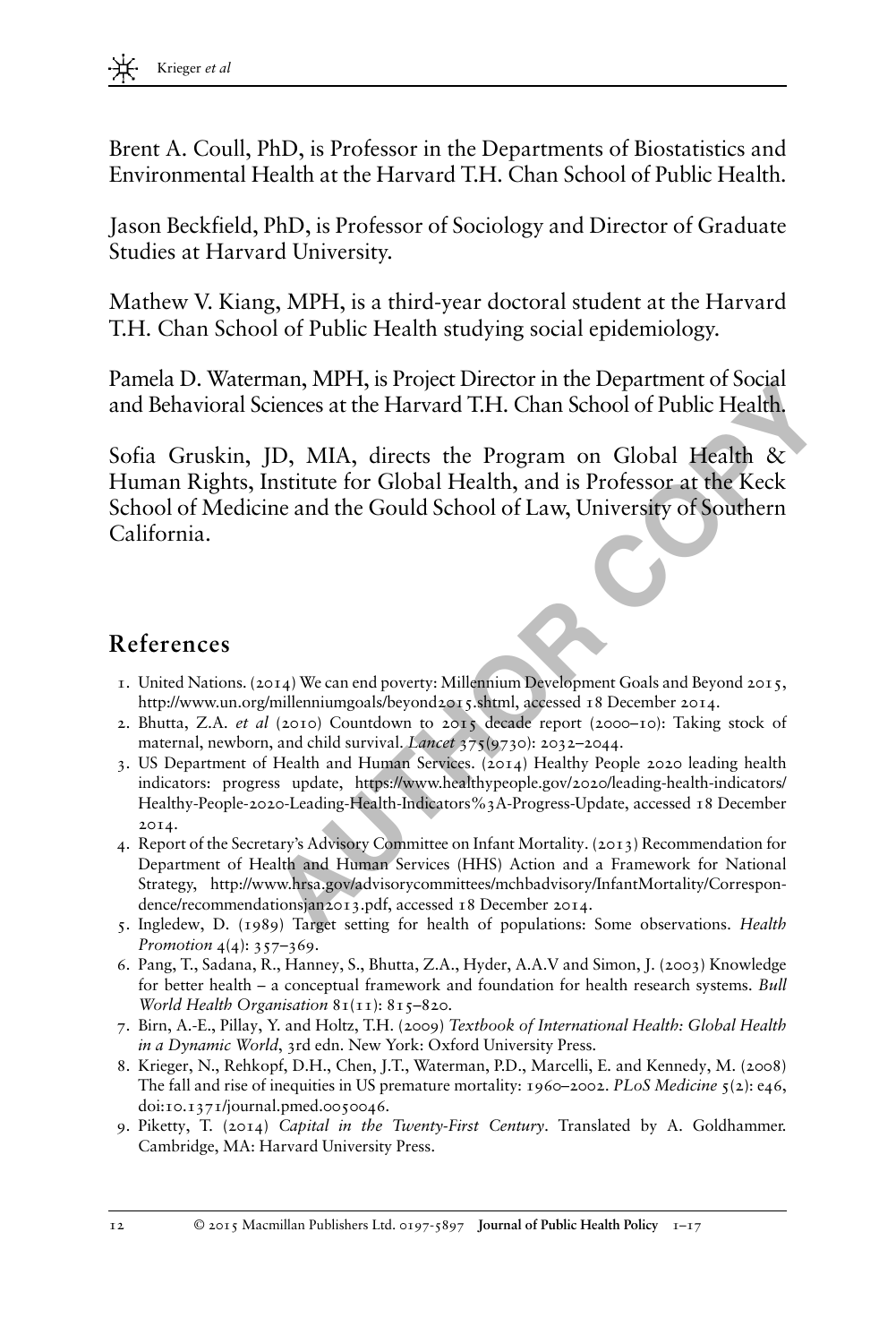- 10. Oxfam. (2014) Even It Up: Time to End Extreme Inequality. Oxford, UK: Oxfam Great Britain, 2014, [http://www.oxfam.org/even-it-up,](http://www.oxfam.org/even-it-up) accessed 18 December 2014.
- 11. Lieberman, E.S. (2001) Causal inference in historical institutional analysis: A specification of periodization strategies. Comparative Political Studies 34(9): 1011–1035.
- 12. Cartwright, N and Hardie, J. (2012) Evidence-Based Policy: A Practical guide to Doing it Better. New York: Oxford University Press.
- 13. Miller, C.A. (1985) Infant mortality in the U.S. Scientific American  $253(1)$ :  $31-37$ .
- 14. David, R.J. and Collins, J.W. (2014) Layers of inequality: Power, policy, and health. American Journal of Public Health 2014 104(Suppl 1): S8–S10.
- 15. Whitehead, M. (1992) The concepts and principles of equity and health. International Journal of Health Services 22(3): 429–445.
- 16. Braveman, P. and Gruskin, S. (2003) Defining equity in health. Jounal of Epidemiology Community Health  $57(4)$ : 254–258.
- 17. Krieger, N. (2014) Discrimination and health inequities. In: L. Berkman, I. Kawachi and M. Glymour (eds.) Social Epidemiology, 2nd edn. New York: Oxford University Press, pp. 63–125.
- **Eny Health 57(4):** 254–258.<br> **Eny Health 57(4):** 254–258.<br> **Eny Health Spacing Transmission** and health inequities. In: L. Berkman, L. Kawachi and<br>
Dut (eds.) Social Epidemiology, and edn. New York: Oxford University [P](http://www.nber.org/mortality/1965/mor59_67.pdf)res 18. National Office of Vital Statistics, Public Health Service, US Department of Health, Education and Welfare. (1969) Documentation of the detail mortality tape file (1959–1961, 1962–1967). Washington DC: US Department of Health, Education, and Welfare, 1969, http://www.nber [.org/mortality/1965/mor59\\_67.pdf,](http://www.nber.org/mortality/1965/mor59_67.pdf) accessed 18 December 2014.
- 19. US Census Bureau. (2014) Geographic terms and definitions, https://www.census.gov/popest/ [about/geo/terms.html](https://www.census.gov/popest/about/geo/terms.html), accessed 18 December 2014.
- 20. National Center for Health Statistics. (2014) Compressed Mortality File: Years 1968–1978 with ICD-8 Codes, 1979–1988 with ICD-9 Codes and 1999–2011 with ICD-10 Codes, http:// [wonder.cdc.gov/wonder/help/cmf.html,](http://wonder.cdc.gov/wonder/help/cmf.html) accessed 18 December 2014.
- 21. National Center for Health Statistics. (2014) Linked birth and infant death data, http://www [.cdc.gov/nchs/linked.htm,](http://www.cdc.gov/nchs/linked.htm) accessed 18 December 2014.
- 22. US Department of Labor, Bureau of Labor Statistics. (2014) Consumer Price Indexes, http:// [www.bls.gov/cpi/home.htm](http://www.bls.gov/cpi/home.htm), accessed 18 December 2014.
- 23. Office of Management and Budget. (1997) Revisions to the Standards for the Classification of Federal Data on Race and Ethnicity, Office of Management and Budget Directive 15, http:// [www.whitehouse.gov/omb/fedreg\\_1997standards](http://www.whitehouse.gov/omb/fedreg_1997standards), accessed 18 December 2014.
- 24. Kitagawa, E.M. and Hauser, P.M. (1973) Differential Mortality in the United States: A Study in Socioeconomic Epidemiology. Cambridge, MA: Harvard University Press.
- 25. Kim, H.J., Fay, M.P., Feuer, E.J. and Midthune, D.N. (2000) Permutation tests for joinpoint regression with applications to cancer rates. Stat Med 19(3):  $335-351$ , erratum: Stat Med 2001;  $20(4): 655.$
- 26. National Cancer Institute. (2014) Joinpoint regression program (ver 4.1.1.1.; release date: October 7, 2014), http://surveillance.cancer.gov/joinpoint/, accessed 18 December 2014.
- 27. Clark, J.R. and Moul, D.A. (2004) Census 2000 Testing, Experimentation, and Evaluation Program Topic Report no. 10, TR-10, Coverage and Improvement in Census 2000 Enumeration. Washington DC: US Census Bureau.
- 28. Arias, E., Schauman, W.S., Eschbach, K., Sorlie, P.D. and Backlund, E. (2008) The validity of race and Hispanic origin reporting on death certificates in the United States. Vital Health Stat 2  $148(2): 1-23.$
- 29. Wong, C.A. et al  $(2014)$  American Indian and Alaska Native infant and pediatric mortality, United States, 1999–2009. Am J Public Health 104(Suppl 3): S320–S328.
- 30. Reiss, J. (2009) Causation in the social sciences: Evidence, inference, and purpose. Phil Soc Sci 39: 20–40.
- 31. Krieger, N., Chen, J.T., Waterman, P.D., Kosheleva, A. and Beckfield, J. (2013) History, haldanes, & health inequities: Exploring phenotypic changes in body size by generation and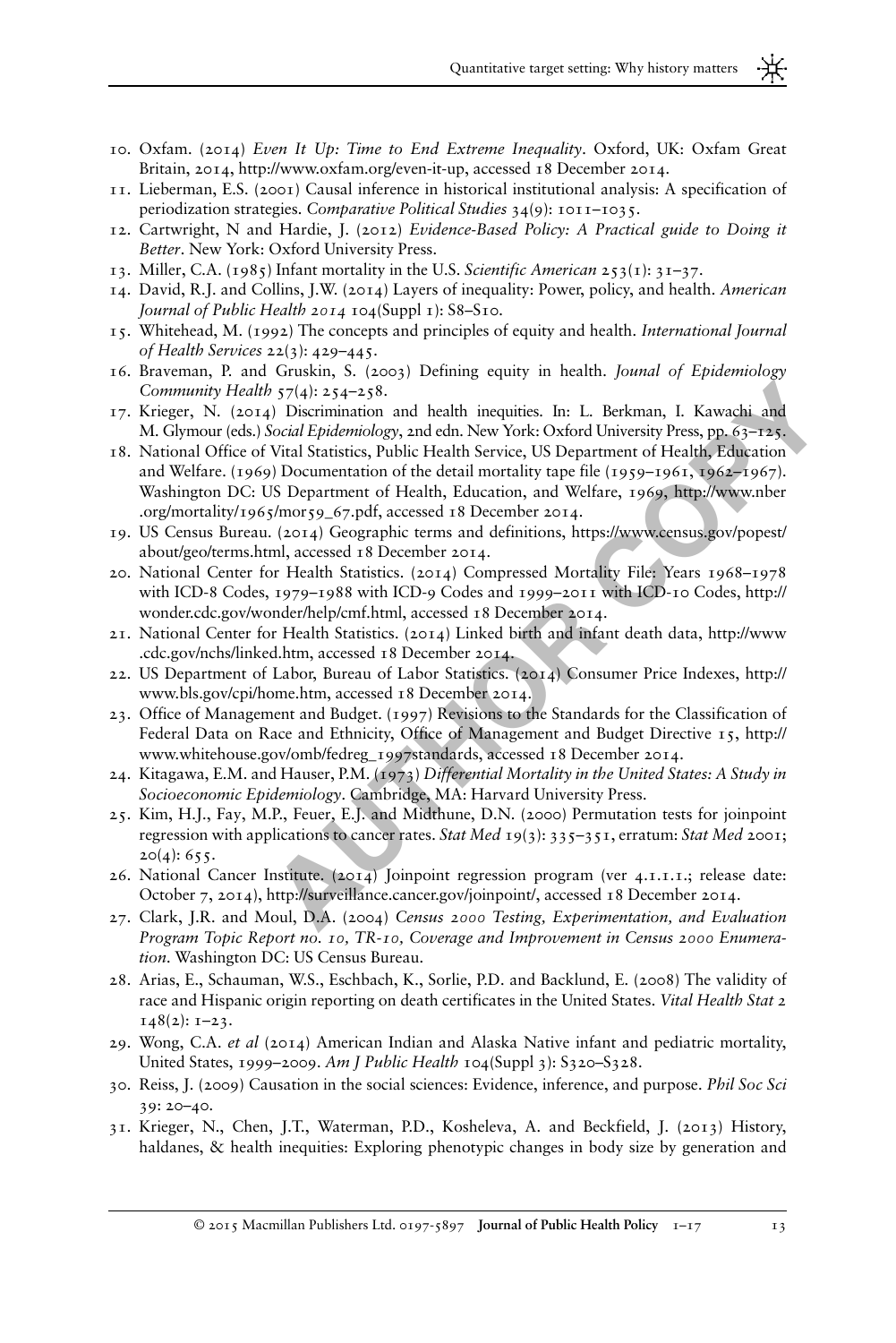income level among the US-born white and black non-Hispanic populations, 1959–1962 to 2005–2008. International Journal of Epidemiology 42: 281–295.

- 32. Gingerich, P.D. (1993) Quantification and comparison of evolutionary rates. Am J Sci 93A: 453–78.
- 33. Community Preventive Services Task Force. (2014) The Community Guide. Increasing appropriate vaccination: vaccination requirements for child care, school and college attendance, [http://](http://www.thecommunityguide.org/vaccines/RRrequirements_school.html) [www.thecommunityguide.org/vaccines/RRrequirements\\_school.html,](http://www.thecommunityguide.org/vaccines/RRrequirements_school.html) accessed 18 December 2014.
- 34. Mullholland, E., Smith, L., Carniero, I., Becher, H. and Lehmann, D. (2008) Equity and childsurvival strategies. Bull World Health Organisation 86(5): 399-407.
- 35. Bengtsson, T. and van Poppel, F. (2011) Socioeconomic inequalities in death from past to present: An introduction. Explorations Economic History 48(3): 343–356.
- 36. Ruggles, S., Schroeder, M., Rivers, N., Alexander, J.R. and Gardner, T.K. (2011) Frozen film and FOSDIC forms: Restoring the 1960 U.S. Census of Population and Housing. Historical Methods 44(2): 69–78.
- 37. King, M.L. (2011) A half century of health data for the U.S. population: The integrated health interview series. Historical Methods 44(2): 87–93.
- DIC forms: Restoring the 1960 U.S. Census of Population and Housing*, Historical*<br>44(2): 69–78.<br>L. (2011) A half century of health data for the U.S. population: The integrated health<br>L. (2011) A half century of health data 38. Tarantola, D. and Gruskin, S. (2003) Human rights approach to public policy. In: M.A. Grodin, D. Tarantola, G.J. Annas and S. Gruskin (eds.) Health and Human Rights in a Changing World. New York: Routledge, pp. 43–58.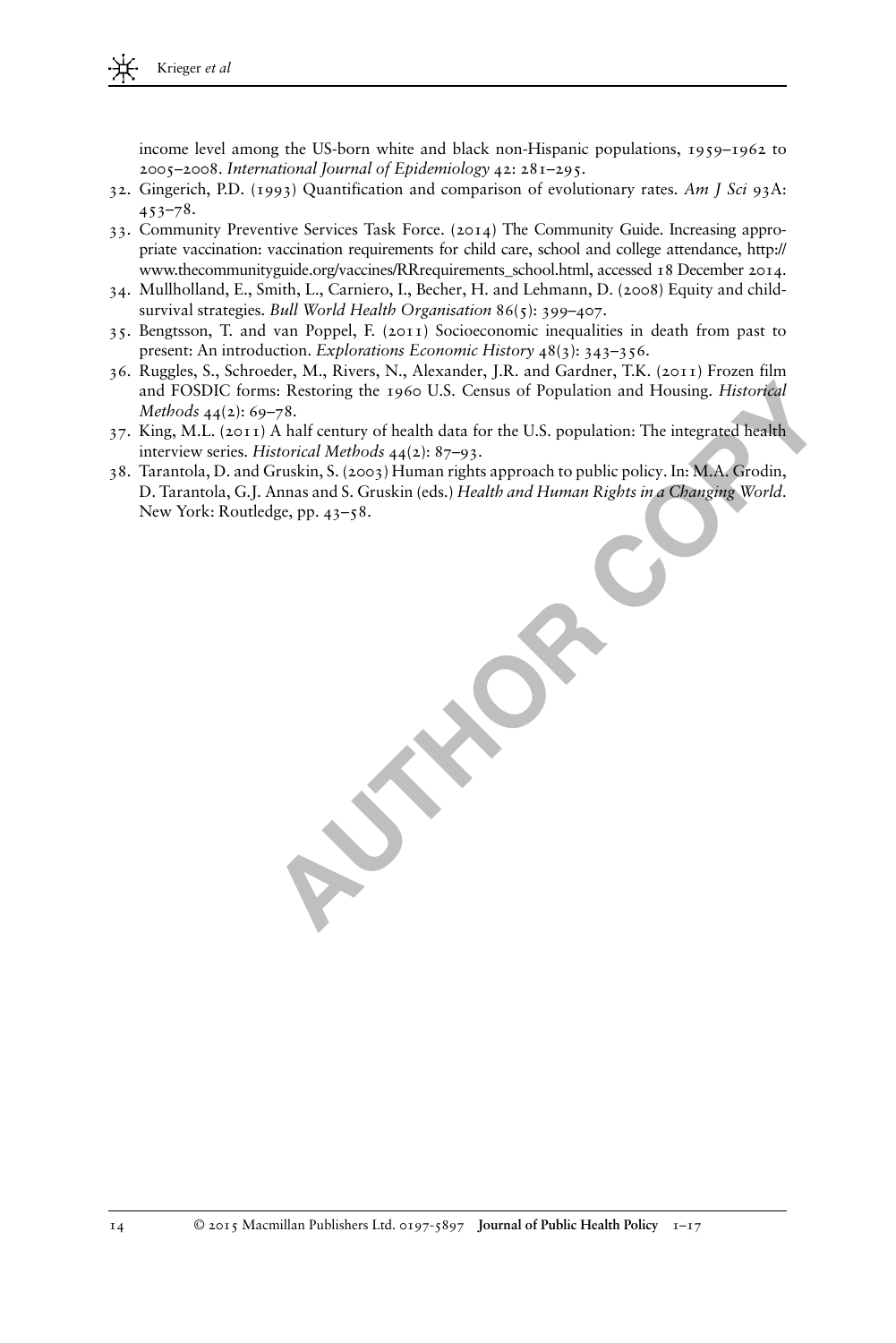<span id="page-14-0"></span>



Figure A1: US infant death rates: rate difference and rate ratio, comparing black infants and infants of color to white infants, for the total population and by income quintile, 1960–2010.



Figure A2: US infant death rates (3-year moving average), and rate difference and rate ratio by income quintile, for the total US population and by race/ethnicity (non-Hispanic black, non-Hispanic white, Hispanic, Asian and Pacific Islander, and American Indian and Alaska Native), 1999–2010.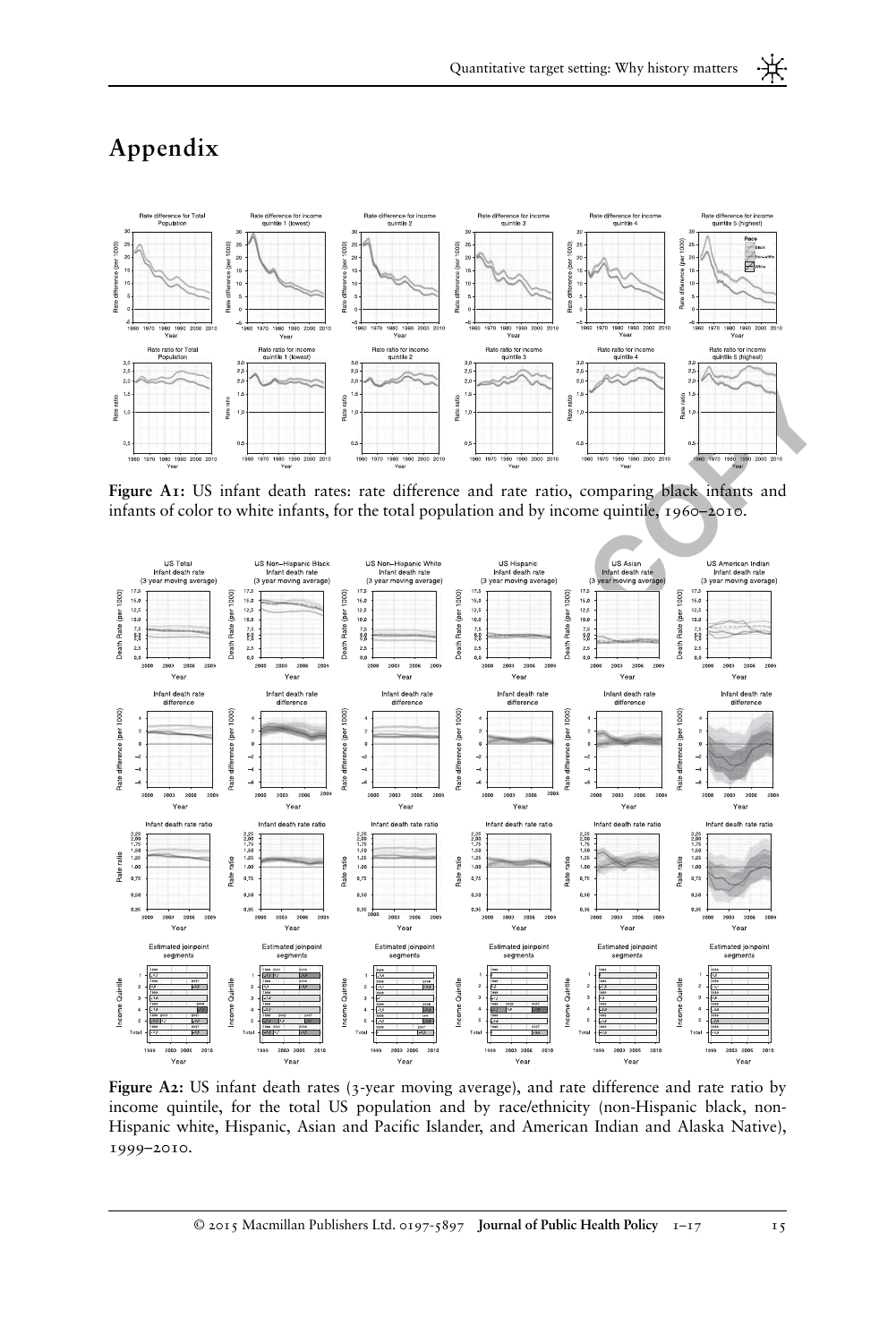

 **AUTHOR COPY** Figure A3: US infant death rates: rate difference and rate ratio, by race/ethnicity (comparing non-Hispanic black, Hispanic, Asian and Pacific Islander, and American Indian and Alaska Native infants to non-Hispanic white infants), for the total population and by income quintile, 1999– 2010.